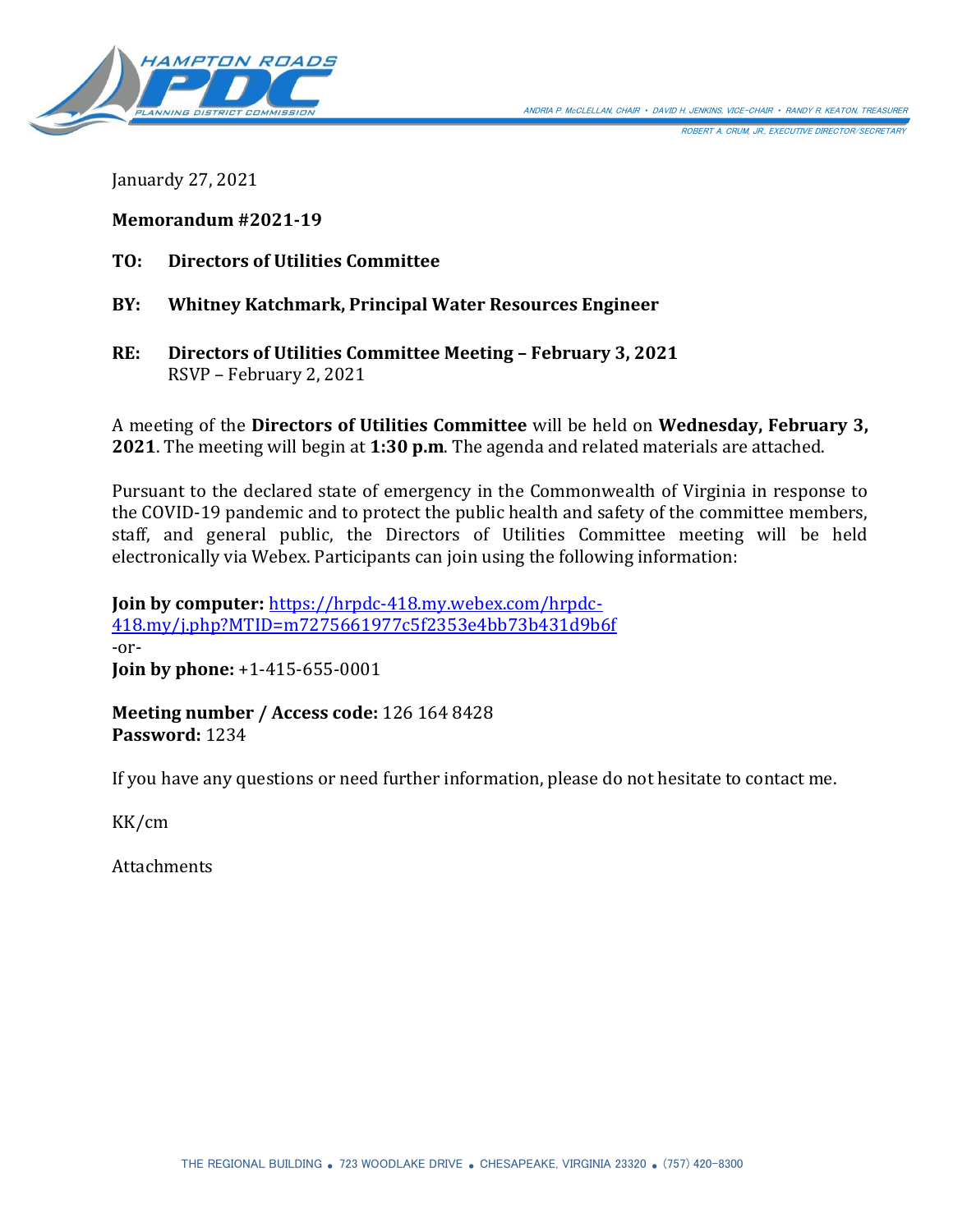#### **Directors of Utilities Committee:**

David Jurgens, CH Russell Pace, FR J. Chris Dawson, GL Jason Mitchell, HA Edward G. Henifin, HRSD Donald Jennings, IW Doug Powell, JCSA Bo Clayton, NN Frank James, NN Yann A. Le Gouellec, NN

#### **Directors of Utilities Copy:**

Erin Trimyer, CH Stephen Watson, FR Barry Dobbins, HA Danny Poe, JCSA Stephanie Luton, JCSA Alan Benthall, NN Kate Bernatitus, NN Kristin Chhim, NN Bud Curtis, NN Joseph Durant, NN Ron Harris, NN Sue Houser, NN Sherry Wright, NN James J. Young, NN

#### **HRPDC Staff:**

Keith Cannady Robert Crum Katie Cullipher

Robert Carteris, NO James Wright, PO Chad Krejcarek, PQ David Howell, SH Jack Reed, SM Paul Retel, SU Bob Montague, VB Daniel G. Clayton III, WM Brian K. Woodward, YK

Shannon White, NO Garrett Feagans, PQ Ellen Roberts, PQ Dennis Beale, SH Amanda Smith, SH Jeff Smith, SM Jessie Snead, SM Marilyn Crane, VB Kenneth Sims, WN Joe Sisler, YK Phil Hubbard, HRSD David Fauber, Cape Charles Richard Stahr, Brown and Caldwell

Rebekah Eastep Whitney Katchmark Katie Krueger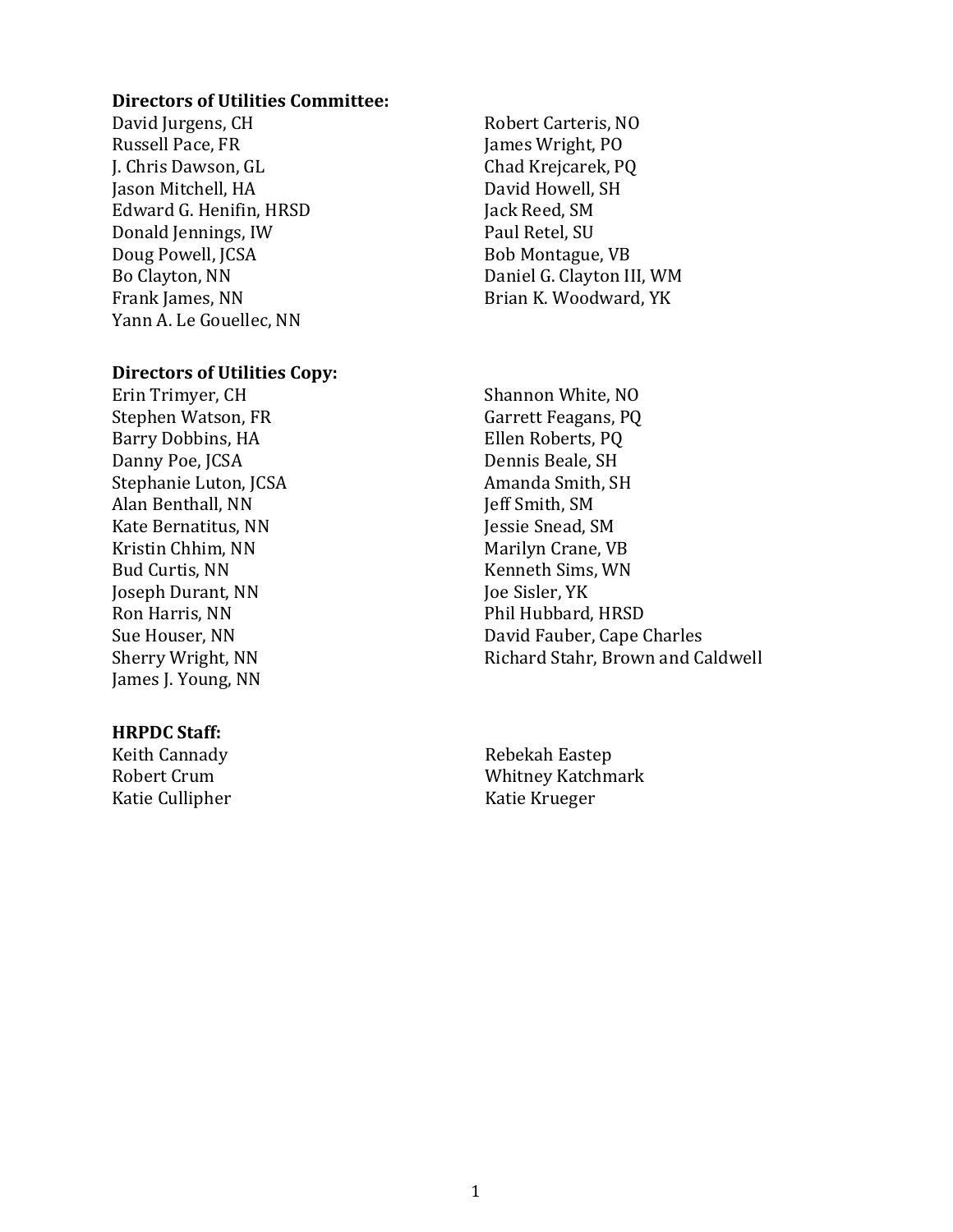## **MEETING OF DIRECTORS OF UTILITIES COMMITTEE AGENDA February 3, 2021 1:30 PM**

# **1. Summary of the January 6, 2021 Meeting of the Directors of Utilities and Health Directors Committee**

The summary of the January 6, 2021 meeting of the Directors of Utilities Committee is attached for review and approval.

Attachment:

1 January 6, 2021 Meeting Summary

**ACTION:** Approve the meeting summary.

## **2. Public Comment**

## **3. SSORS Update**

HRPDC staff will discuss options to improve SSORS based on feedback from DEQ and VDH at the January meeting.

**ACTION:** Per discussion.

# **4. Water Supply Plan Updates**

Ms. Whitney Katchmark, HRPDC, and Ms. Katie Krueger, HRPDC, will review the fiveyear update to the Regional Water Supply Plan (submitted in 2018). The Committee is encouraged to provide feedback to staff.

**ACTION:** Per discussion.

# **5. HRSD Ransomeware Attack**

HRSD will brief the committee on the outcome and lessons learned of the recent ransomware attack.

**ACTION:** Per discussion.

# **6. Utility Directors Roundtable Discussion**

The Utility Directors will have the opportunity to discuss matters of mutual interest. Including:

- Emergency Debt Repayment Plan Updates
- Spending CARES Act funding